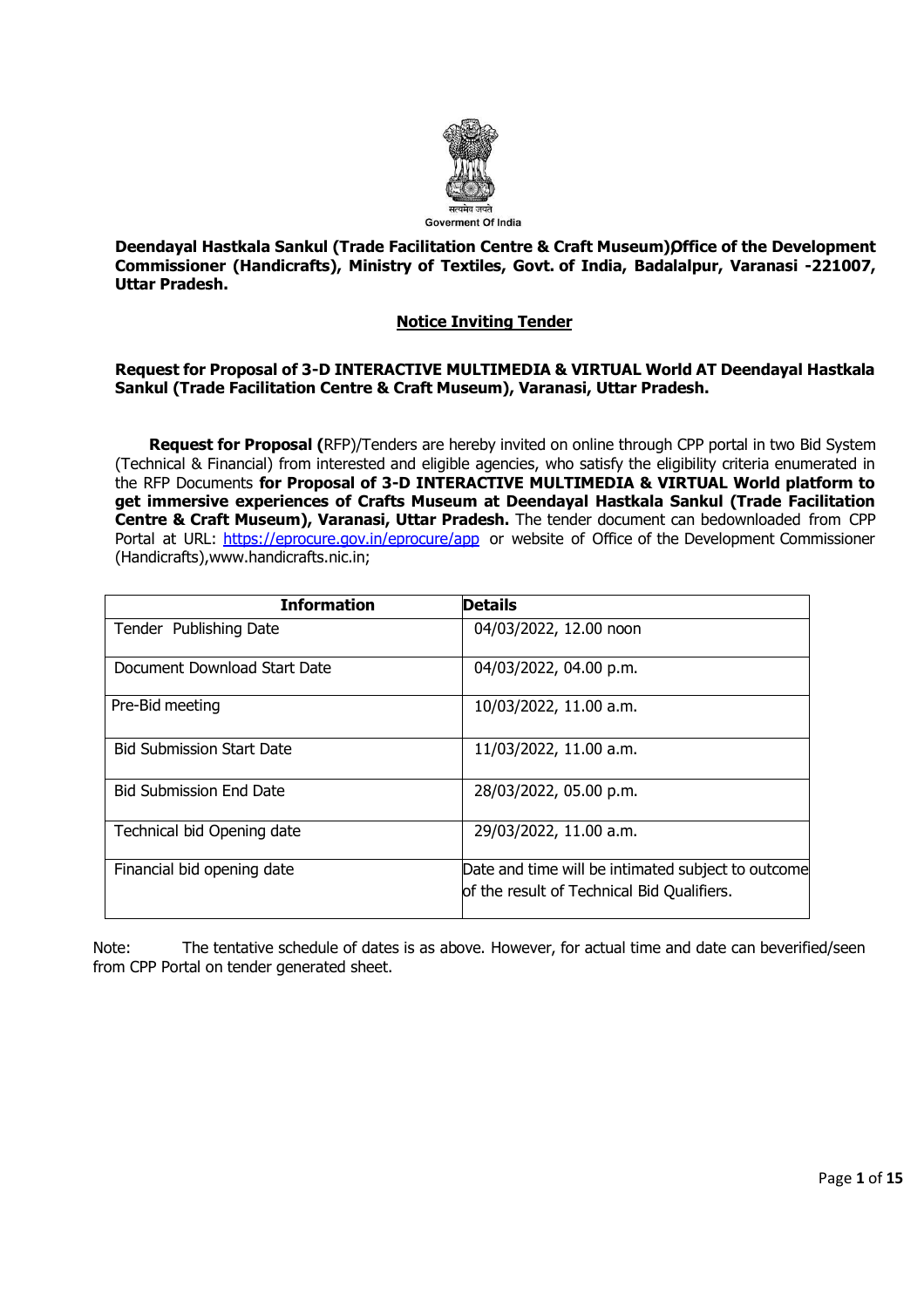# **BACKGROUND OF DEEN DAYAL HASTKALA SANKUL (TRADE FACILITATION CENTRE AND CRAFTS MUSEUM).**

Deendayal Hastkala Sankul (Trade Centre & Museum), is a modern and integrated facility developed by Ministry of Textiles, Govt. of India to support Handloom and Handicraft sector of Varanasi and nearby areas, by providing platform for trade enhancement, facilitation to both domestic and international buyers and carry forward the rich traditions of Handloom and Handicrafts of Varanasi region.

The Trade Facilitation Centre and Crafts Museum, Varanasi was inaugurated by the Hon'ble Prime Minister of India on 22<sup>nd</sup> September, 2017 and dedicated to the nation as Deendayal Hastkala Sankul (Trade Centre and Museum), Varanasi.

The Sankul is built on contiguous land measuring 7.93 acres with constructed area of 43,450 sq.mt. The Sankul has various facilities such as 28 Shops, 54 Marts, Food court, Restaurant, Bank with Foreign Currency Exchange Services & ATM, space for Government offices, Convention Hall with capacity of 1200 persons, 15 dormitory rooms having total capacity of 81 beds, 18 twin bedded guest rooms, Crafts Museum, Souvenir shop, Amphitheatre and parking space for more than 500 cars. The Museum is already opened to public which is attracting large number of visitors daily.

A Projection mapping show runs at Sankul that navigates the focus of audience from the ancient value of Varanasi to river Ganga, from Ganga to culture, from culture to art and textiles (handicrafts and handlooms) of Varanasi including the GI (Geographical Indications) tags and Bharat Ratnas from Varanasi region.

Cultural programme named as Sanskritik Sandhya Programme is being organized at DHS, Varanasi every Saturday and Sunday.

#### **Crafts Museum:**

Crafts Museum Situated in the Deendayal Hastkala Sankul, Varanasi has become a Centre of attraction for the students & tourists in Varanasi. More than thousands of visitors visit the museum every week.

There are 3 Galleries in the Museum. Handloom Gallery on the ground floor is having 41 different kind of weaves of Handlooms on display. Carpet & Dari Gallery is also situated on the ground floor. Handicrafts gallery including contemporary textiles having 425 artifacts on display is on the first floor.

Second floor of the museum was developed into a gallery of paintings taken on loan basis from M/s Swaraj India & Delhi Art Gallery during the Pravasi Bhartiya Diwas organized by Ministry of External Affairs in the year of 2019. M/s Swaraj India & Delhi Art Gallery have taken back their paintings & Art objects. Now the entire  $2^{nd}$  floor area is lying vacant and proposal for setting up of National G.I Gallery on second floor is under process.

#### **A) INTRODUCTION**

The rare and finest specimens of traditional Indian handicrafts and handlooms are preserved with the objective that these would serve as source material for the revival, reproduction and development of Indian crafts and artifacts. These source materials are meant for the master craftsmen, art-historians and craft designers along with the people who are interested to know our age-old cultural heritage of India's weaves & crafts. Museum is a special attraction for foreign tourists who wish to have a glimpse of our material culture especially the evolvement of crafts over centuries and how the knowledge passed from forefathers to grandsons.

Today with the advancement of times, Digital has become the order of the day due to the significant advances of computer and communications technology have brought in the post Internet information age we are living.

# **BRIEF OVERVIEW OF 3-D INTERACTIVE MULTIMEDIA & VIRTUAL World (VW) FILM/LASERGRAMMETRY.**

Technologies provide museum curators, researchers and archeologists with new tools to capture in 3D ancient objects, artifacts or art pieces. They can then study, restore or simply archive them with much more details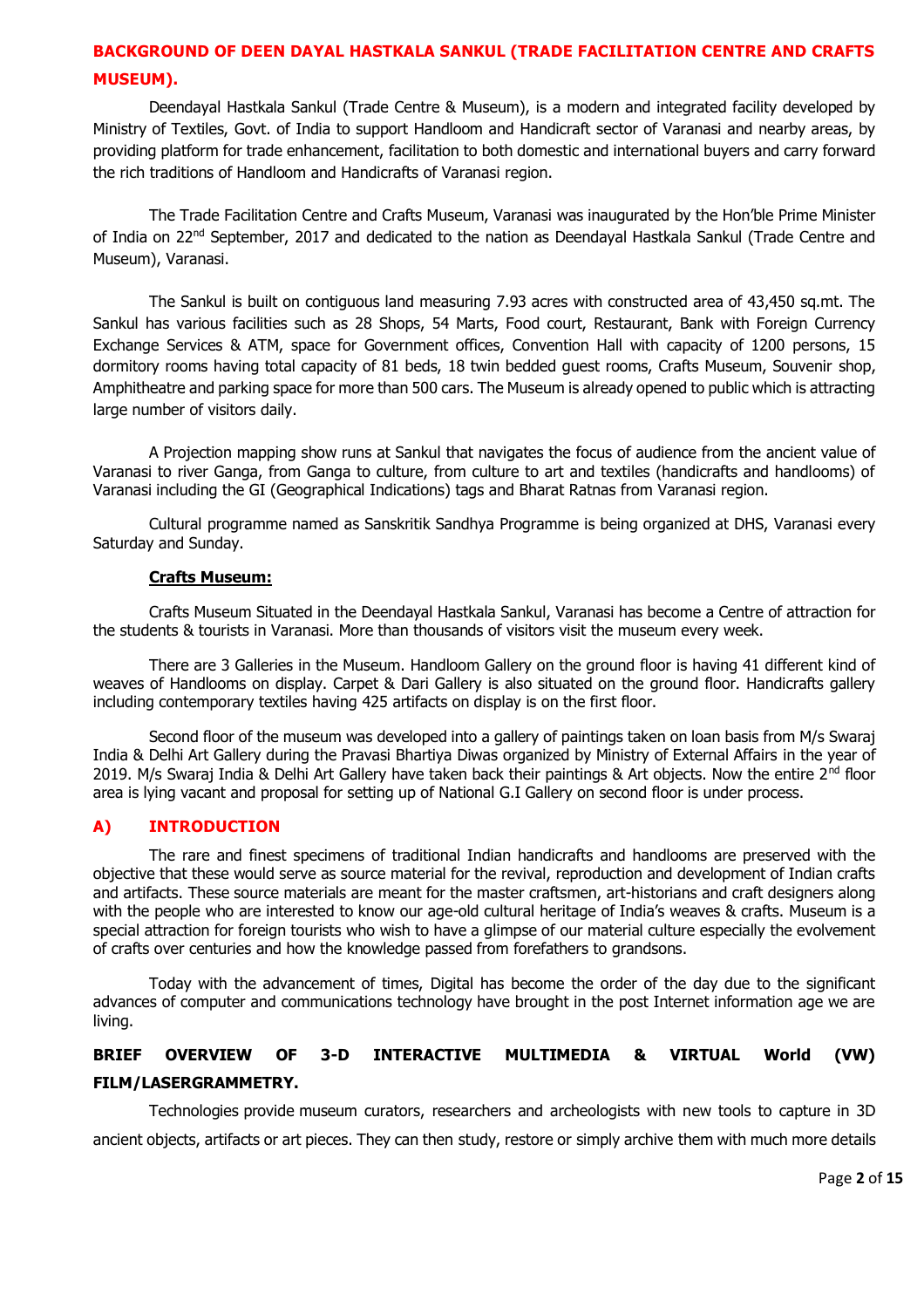than traditional 2D pictures. It is even possible to study damaged sculptures and artifacts of entire archeological sites through **3-D INTERACTIVE MULTIMEDIA & VIRTUAL REALITY (VR) FILM.** There are many advantages to use **3-D INTERACTIVE MULTIMEDIA & VIRTUAL REALITY World (VR) FILM** in the museology and archeology fields:

- Capturing more details**. 3-D INTERACTIVE MULTIMEDIA & VIRTUAL REALITY (VR) FILM** is more accurate than the human eye and can digitally capture a high level of details. Museums can now create their own 3D archives and store digital 3D models of their entire collections, instead of relying on mere 2D pictures.
- Installation of interactive multi-user smart interfaces and transparent display as part of enhancement as per digitization framework.
- Improving accessibility to museums and cultural heritage. **3-D INTERACTIVE MULTIMEDIA & VIRTUAL REALITY (VR) FILM** opens the doors to virtual visits of museums. A person can visit a museum from the comfort of his own home.
- Restoring and replicating historical artifacts. Restorative **3-D INTERACTIVE MULTIMEDIA & VIRTUAL REALITY (VR) FILM**, when 3D capture is used in the restoration process, is increasingly used in museums worldwide. To replicate a historical object, a 3D scan has to be done first. The file generated can then be used to 3D print a replica of the piece, in plastic or other materials.

**3-D INTERACTIVE MULTIMEDIA & VIRTUAL REALITY (VR) FILM** fosters global collaboration, Researchers worldwide can share 3D models obtained by **SPECIAL 3-D DIGITISATION i.e. 3-D INTERACTIVE MULTIMEDIA & VIRTUAL REALITY (VR) FILM** and collaborate remotely. Instead of having to ship artifacts or items, **SPECIAL 3-D DIGITISATION i.e. 3-D INTERACTIVE MULTIMEDIA & VIRTUAL REALITY (VR) FILM** allow scientists to capture 3D models of these artifacts, the 3D files obtained can then easily be shared via internet with the global scientific community.

# **B) AIMS OF THE PROJECT**

With new technological leaps and changing economic status, the vision of doing the **3-D INTERACTIVE MULTIMEDIA & VIRTUAL REALITY (VR) FILM** project is to evolve and be able to address the future paradigms for Indian crafts and culture. A Digital Archive of Indian Crafts gives a chance to create linkages on one hand with India's digital natives who feel a strong need to connect with an authentic identity and on the other with Craftspeople and Artisans who are unable to connect with their potential new patrons and craft lovers across the world. Through this intervention we would be able:

- $\triangleright$  To preserve objects, craft techniques and methods through restoration, documentation.
- $\triangleright$  To democratize & make crafts accessible to everyone through archiving and display.
- $\triangleright$  To connect & make the crafts museum an epicenter for collaboration and interdisciplinary experiments by connecting existing stakeholders attracting the interest of larger community towards crafts and heritage of India.
- > To digitize the entire Museum in a very creative way specifically on-line 3-D Interactive Multi-Media and virtual reality museum which can be used as online methodology for accessing Museum on website.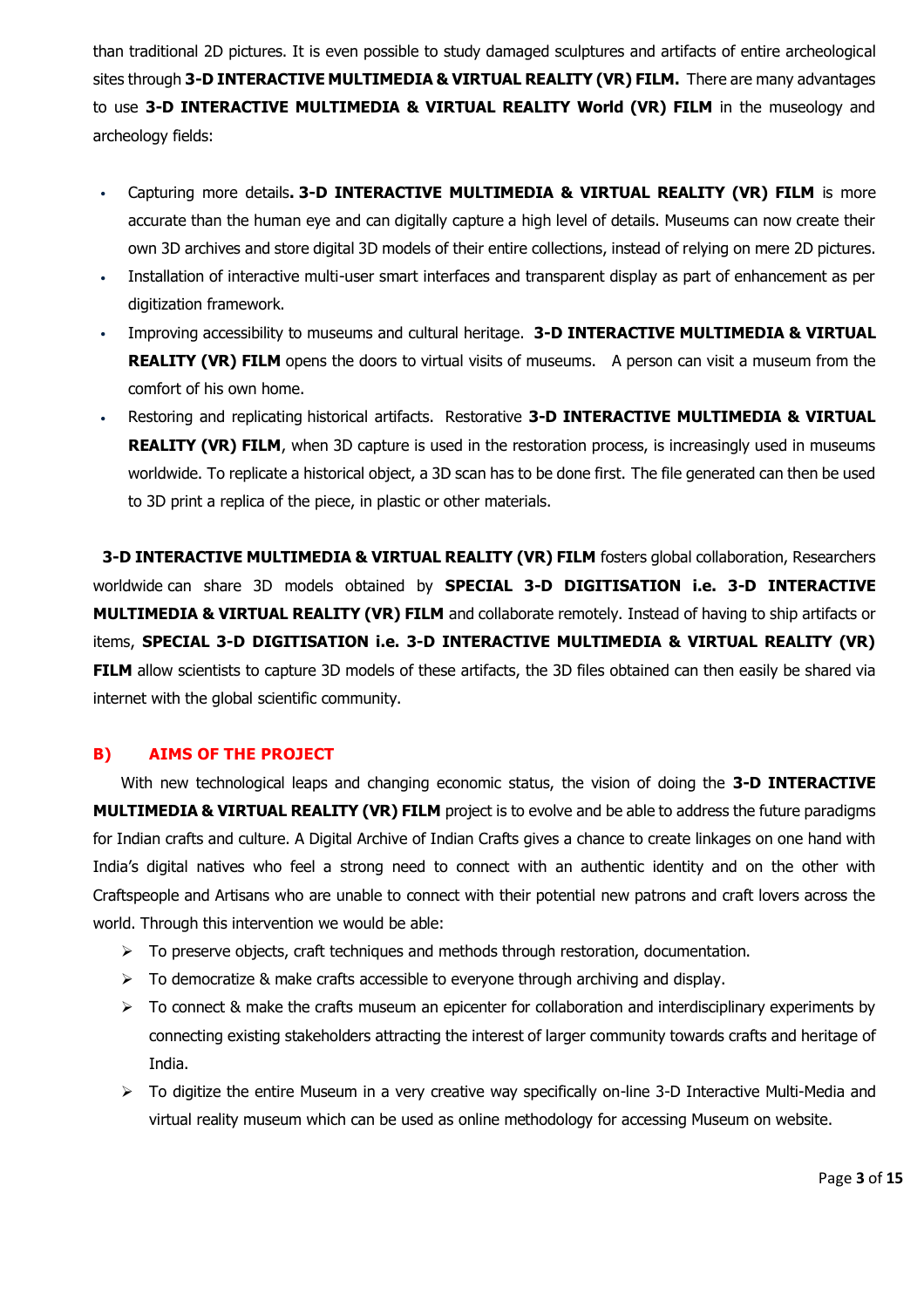- $\triangleright$  To link Museum art effects and other important site of the Museum Complex by aligning them with latest technology.
- $\triangleright$  Online display of galleries and other objects.
- > To provide interactive multi-user smart interfaces and transparent displays to enhance the digitization frame-work.

# **C) PURPOSE.**

- i. To attract visitors to come to see the Crafts Museum by seeing 3-D & VR on the websites.
- ii. To attract dignified and real lovers of handicrafts and handlooms to visit the shops and marts to purchase the items.
- iii. Utilization of conventional hall and atrium area for more generation of revenue.

# **D) SPECIFICATIONS & SCOPE OF WORK**

Specifications and the quantum of work involved while preparing of plans and proposals. The agency/organization/institute/business entities shall be responsible for:

- 1. 3D depth Scanning of the sites and objects will have to be done using some or all of the scanning technologies such as 3D LIDAR, 3D Drone shoot, 360°shoot, ultrasound and electromagnetic depending upon the requirement to be captured to get maximum details of object such as textures, colours, structural density of materials, details of foundations etc. These should be usable not only in digitizing the monument but also help in proper restoration.
- 2. Ensuring that the native resolution of scan will be higher to be at par with the best possible resolution available anywhere in the world as on date.
- 3. Creating textures in at least 5 different categories depending on the requirement of the object scanned (after the scanning is done) to create the required surface finish of the objects.
- 4. 3D model creation from the scanned cloud points and model optimization. Digital reconstruction of the sites and objects.
- 5. Developing interaction modules to enhance various features or USPs of site and show the digital reconstruction.
- 6. Creating Virtual reality based applications with interactive online walkthrough of 3D environments.
- 7. The content generated must be done keeping in view the possible technology developments and should be upgradable to new platforms and data files can be stored separately.
- 8. Designing the required equipment and infrastructure required for storing, delivering/streaming the content to the end users in through different experience enhancing modes (both indoor and outdoor) in a user-friendly manner.
- 9. **3-D INTERACTIVE MULTIMEDIA & VIRTUAL REALITY (VR) FILM** of approximately 2,500 artifacts.
- 10. Artifacts can be up-to 8 feet height maximum.

It may please be noted that the technologies mentioned here are indicative and may be extended further.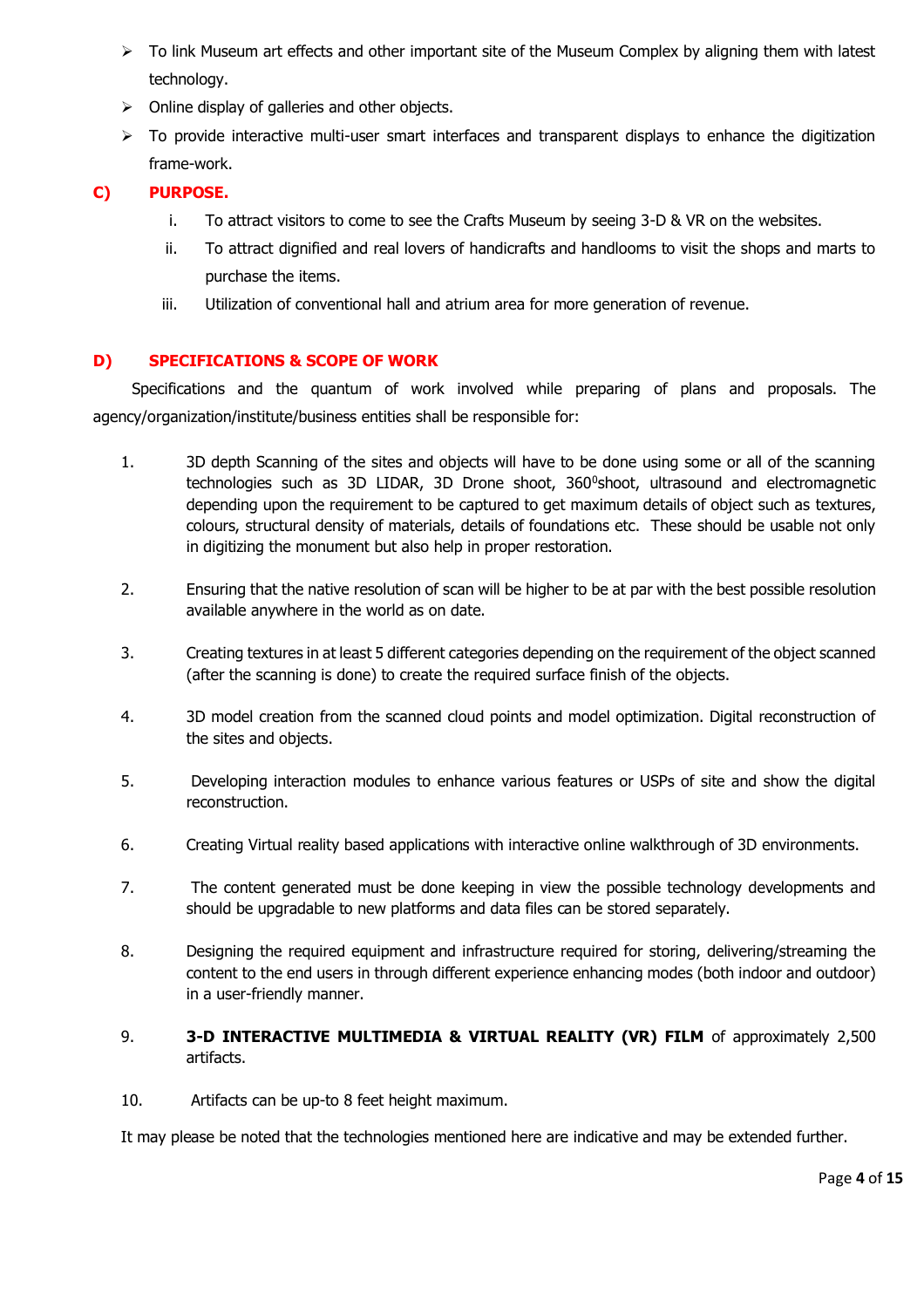# **Indicative Technical Specifications:**

- 1. Scanning Precision of 0.2mm required.
- 2. Accuracy of Scanned Data upto 0.4 mm.
- 3. Volumetric accuracy up to 0.45 mm required.
- 4. Minimum scan speed of 10 frames/s; 3,000,000 points/s

### **Creation of interactive 3D modeling and rendering"/Creation of interactive 3D walkthough of site".**

It is planning to get the works of digitization of several identified important locations in the sites in very high resolution, at par with the international best standards done on the sites for public dissemination of information/knowledge and to enhance the experience of visitors visiting these sites:

- 1. Digitization of the identified important locations in the sites in very high resolution at par with the international best standards and that can good for online web and Virtual environment creation.
- 2. Digitization of the identified excavated/collected objects, sculptures etc. by 3D scanning in high resolution providing the content to visitors through dedicated software to explore them by maneuvering/zooming, viewing in different lighting conditions, viewing sectional details, etc. in both online stand-alone platforms.
- 3. Creation of high polygon and high resolution authentic 3D digital reconstructions/ recreations of sites and/or monuments to visualize the past glory with necessary properties Such as texturing, material properties, colours etc. based on the references, guidance, research findings etc. provided and approved by owner organization/specialists engaged.
- 4. Creation of interactive and depth based 3D realistic virtual walkthrough of the site for viewing and experiencing the history of the site using various output displays such as
	- (a) Head Mount Devices (HMDs) by 15 or more visitors simultaneously;
	- (b) Viewing in tabs , mobiles across all platforms etc.
	- (c) Editing add of Objects inside the virtual Environments to make immersive experience.
	- (d) Viewing in tabs, mobiles across all platforms etc.
	- (e) Projection in outdoor condition on surfaces such as water screens, fountains etc. using laser projection systems and the like.
	- (f) Introduction in audio and visual formal in these interactive environments.
	- (g) Real time change can happened on these online realistic and virtual space environment.
	- (h) Integration of multimedia content connecting software platform to integrate with these online realistic. and virtual space environment.
	- (i) Future update of these existing online realistic and virtual space environment.
- 5. Creation of interactive 3D walkthrough of site, in as is where is basis /condition, for projection on large size screens to create immersive cube to provide virtual immersive experience of visiting the site to the visitors.
- 6. Creation of augmented reality app with rich content for providing location-based enhanced experience to the visitors on-site. This content should have interaction such as zooming in, maneuvering, rotation to see all sides of the object/monument etc.
- 7. Creating a library of contents generated for the above applications/delivery modes and providing the content generated in any other formats that may be required for applications such as projection mapping show etc.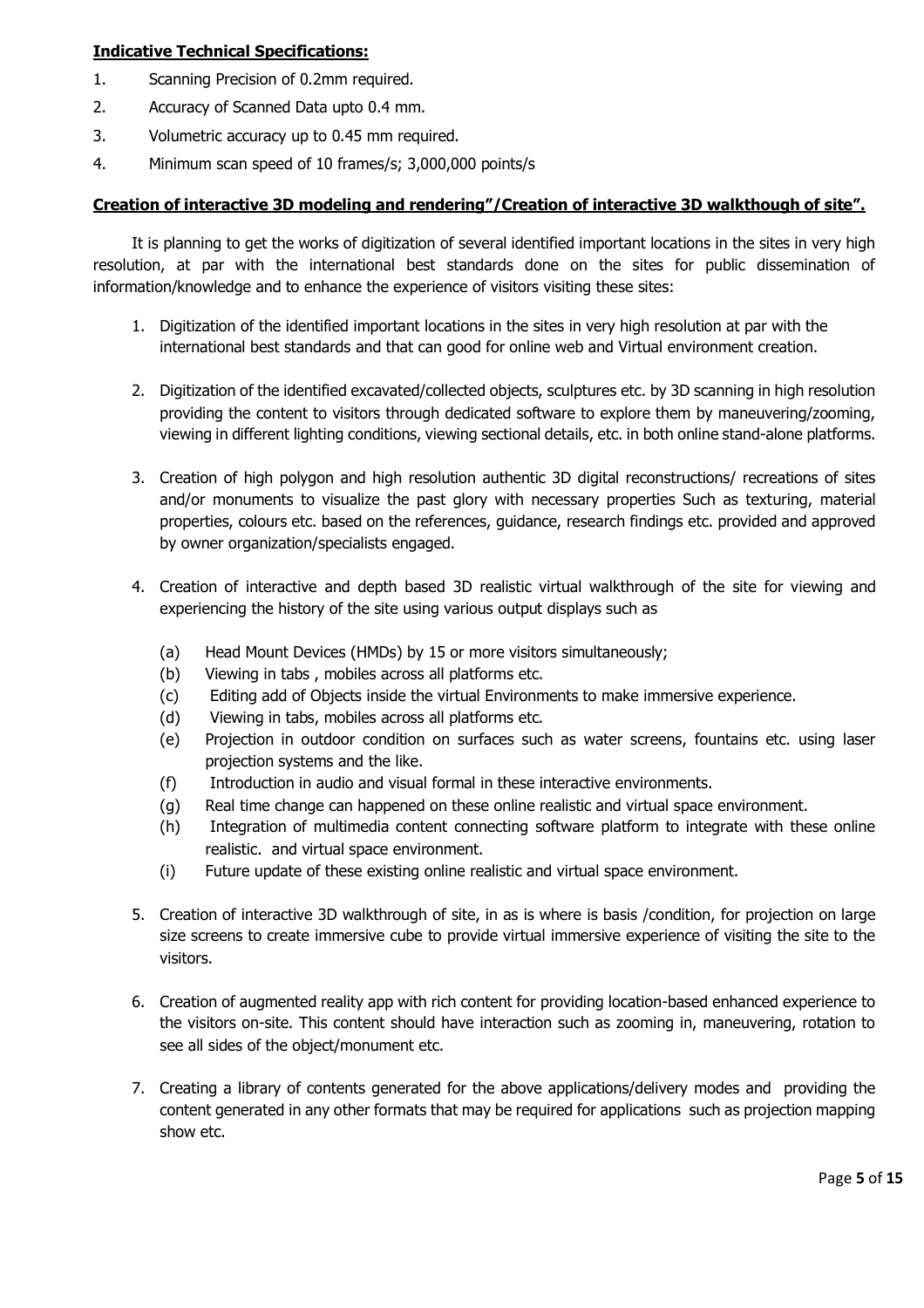- 8. Online Integration of the content on web to access by multiple uses simultaneously.
- 9. 3D Scanned files in. STL /.OBJ format.

## **Note: Work should be completed within a maximum time frame of 12 months.**

### **D) 1-ELIGIBILITY CRITERIA**

- $\triangleright$  The bidder must be registered (as on 31/3/2021). under appropriate authorities i.e. must be registered with Service tax authorities/Income tax/EPF/ESI authorities/PSARA/PAN etc.
- The applicant must have experience in successfully executing minimum three **Multimedia of Museum/Digital Creation of Multimedia of same nature** projects (Attach supporting work order, completion certificate or Payment Receipts as applicable).
- Agency/Company should be able to demonstrate expertise in the area of including 3D interactive multimedia and virtual reality /Lasergrammetry of Objects. (attach work orders)
- $\triangleright$  Must not have been under any declaration of ineligibility by any authority. A declaration to the effect should be furnished;
- $\triangleright$  A consistent history of litigation or arbitration awards against the applicant may result in disqualification.
- $\triangleright$  Each bidder shall submit only one bid for one RFP. The system shall consider only the last bid submitted through the e-Procurement portal. In case of packaging/slicing of services, it should be clarified, how multiple bids and discounts by a bidder in different slices would be considered.
- $\triangleright$  The implementing Agency has the right to cross check the credentials from the Organizations where the Applicant has completed the work. Implementing Agency as and when required would visit to see the work undertaken / executed.
- Agency shall bring the proposed VR device (for which bid is submitted) during the presentation and prepare a sample 3D Virtual tour of museum for demonstrating the same to the Agencies have to provide Online Multimedia & Online VR run environment. Bid include cost for all hardware, software services licenses for 3D rendering etc. which is necessary for delivery of work. Internet to run the content shall be provided by Crafts Museum.
- $\triangleright$  Agency will make necessary arrangement such as installation hardware, arranges stand for keeping VR and all required accessories, power supply, charger, etc.
- Component/Spares/Accessories: If bidder doesn't quote for some component/spares/accessories specifically indicated in the tender for consideration along with the main equipment, the same shall be considered as "free supply". Bidders shall be required all the items and quantities as per the tender as the job is of comprehensive nature.
- Unit wise Hardware price shall also be provided by the agency in the financial bid. Also, submit specification and OEM warranty in Technical bid of proposed hardware.
- $\triangleright$  "Hardware" proposed by the agency, should have after-sales support/ service in India.
- $\triangleright$  In case the agency selected through tender, the department will have right to change the Specifications and Quantity of Hardware proposed by selected agency as per the need of Department. Cost difference, if any, arose due to the modification may be adjusted accordingly.
- > Selection of agency shall be on the basis of mark obtained by Quality cum Cost-Based Selection (QCBS) system. Heights Scorer will be decided on Techno commercial ratio of 70:30.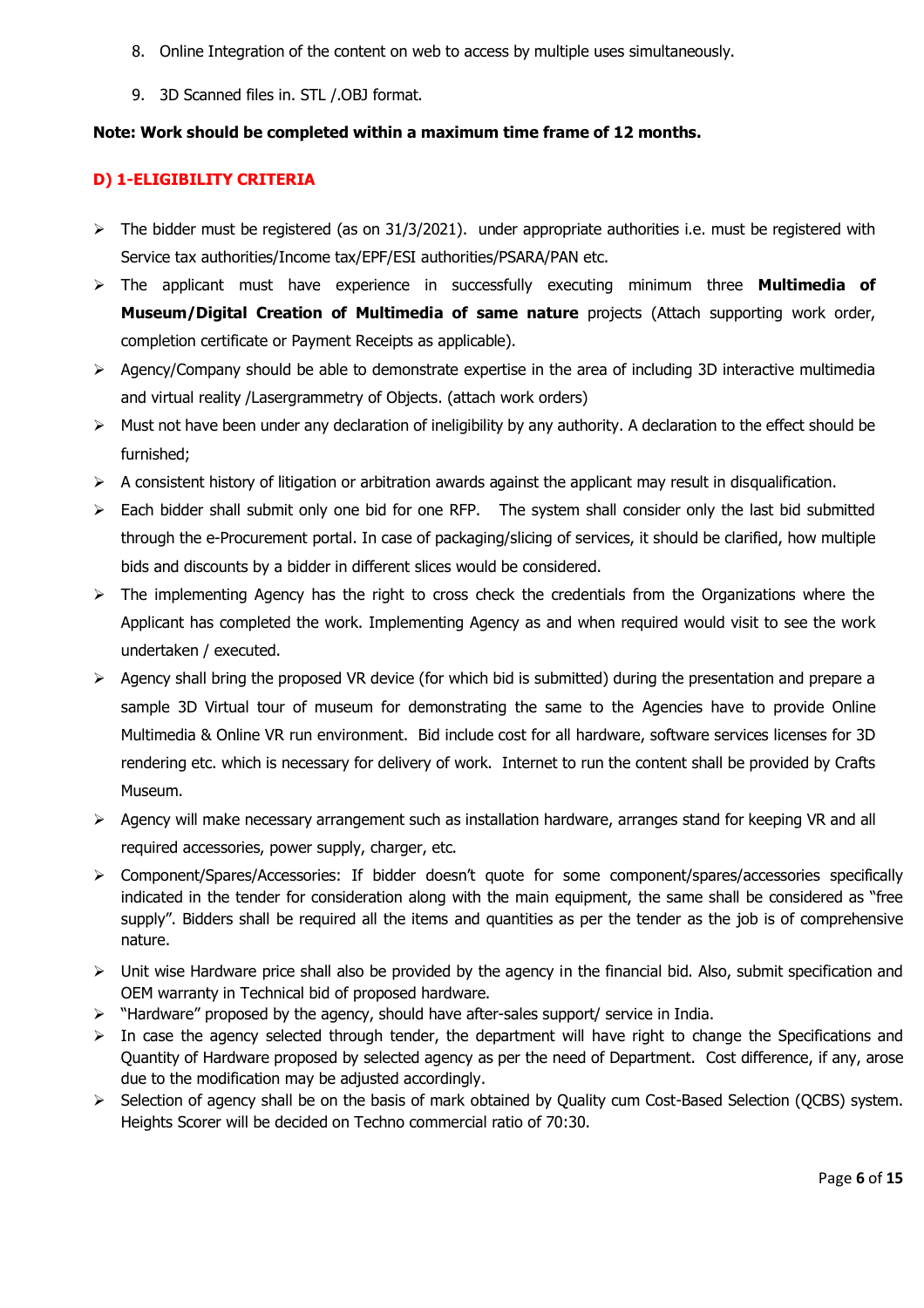- $\triangleright$  If agency is selected for award of contract, the agency shall mandatorily to provide AMC @10 % (maximum) of contract value for period of 3 years.
- Agency shall submit AMC cost in percentage along with bid. Bid without AMC shall be rejected at the discretion of NCM&HKA.
- committee members to understand their concept and to examine the feel user experience of the proposed solution. Similar or higher quality solution will be delivered by the agency if contract is awarded to them. No payment shall be made to the agency for Demo preparation/demonstration.

## **Financial Capability:**

- a) Average Annual financial turnover of related services during the last three years, ending 31st March of the previous financial year, should be at least 30% (Thirty per cent) of the estimated cost.
- b) Liquid assets and/or credit facilities, net of other contractual commitments and exclusive of any advance payments which may be made under the contract, of no less than the amount specified in the BDS.

2**- EMD will be 2% of the total project cost.** Micro and Small Enterprises as defined in MSE Procurement Policy shall be exempted from EMD. The EMD may be accepted in the form of Account Payee Demand Draft, Fixed Deposit Receipt, Banker's Cheque or Bank Guarantee from any of the Commercial Bank or Payment online in an acceptable form, safeguarding the Deendayal Hastkala Sankul (Trade Facilitation Centre and Craft Museum), Varanasi interest in all respects. EMD should be valid for a period of 45 days beyond the final bid validity period. EMD will be returned to the unsuccessful bidders at the earliest after expiry of the final bid validity and latest on or before the 30<sup>th</sup> day after the award of the contract.

# **E) SUBMISSION OF BIDS**

# **FORM FOR TECHNICAL PROPOSAL**

**INFORMATION AT A GLANCE : TECHNICAL BID**

All information should be given in writing with complete details

**3D Real Graphics For Delivery Online Interactive Web Platform And Virtual World Platform Deendayal Hastkala Sankul (Trade Facilitation Centre & Craft Museum) Office of the Development Commissioner (Handicrafts), Ministry of Textiles, Govt. of India , Badalalpur, Varanasi -221007, Uttar Pradesh.**

With reference to Tender Notice No.\_\_\_\_\_\_\_\_\_\_\_\_\_\_\_\_\_\_\_\_\_\_\_\_\_\_\_dated\_\_\_\_\_\_\_\_\_\_\_\_, the undersigned furnishes below/encloses herewith following details/documents aspart of Technical Bid for consideration.

| SI.<br>No. |                                                                                                                                                                                                                                                             | Page number from _____ to |
|------------|-------------------------------------------------------------------------------------------------------------------------------------------------------------------------------------------------------------------------------------------------------------|---------------------------|
| 1.         | General Profile of the firm                                                                                                                                                                                                                                 |                           |
|            | (i) Name & address of agency, authorized signatory,<br>office address, phone number, mobile number, email<br>ID, type of agency, registration number and GST/PAN<br>number, bank account details, information regarding<br>any litigation in last 05 years. |                           |
| 2.         | Details of three projects relating<br>to 3-D<br>INTERACTIVE MULTIMEDIA<br>8 <sup>1</sup><br><b>VIRTUAL</b><br>REALITY(VR) in the Museum(attach a copy of<br>agreement/ document, name of clients, clients<br>address, phone number)                         |                           |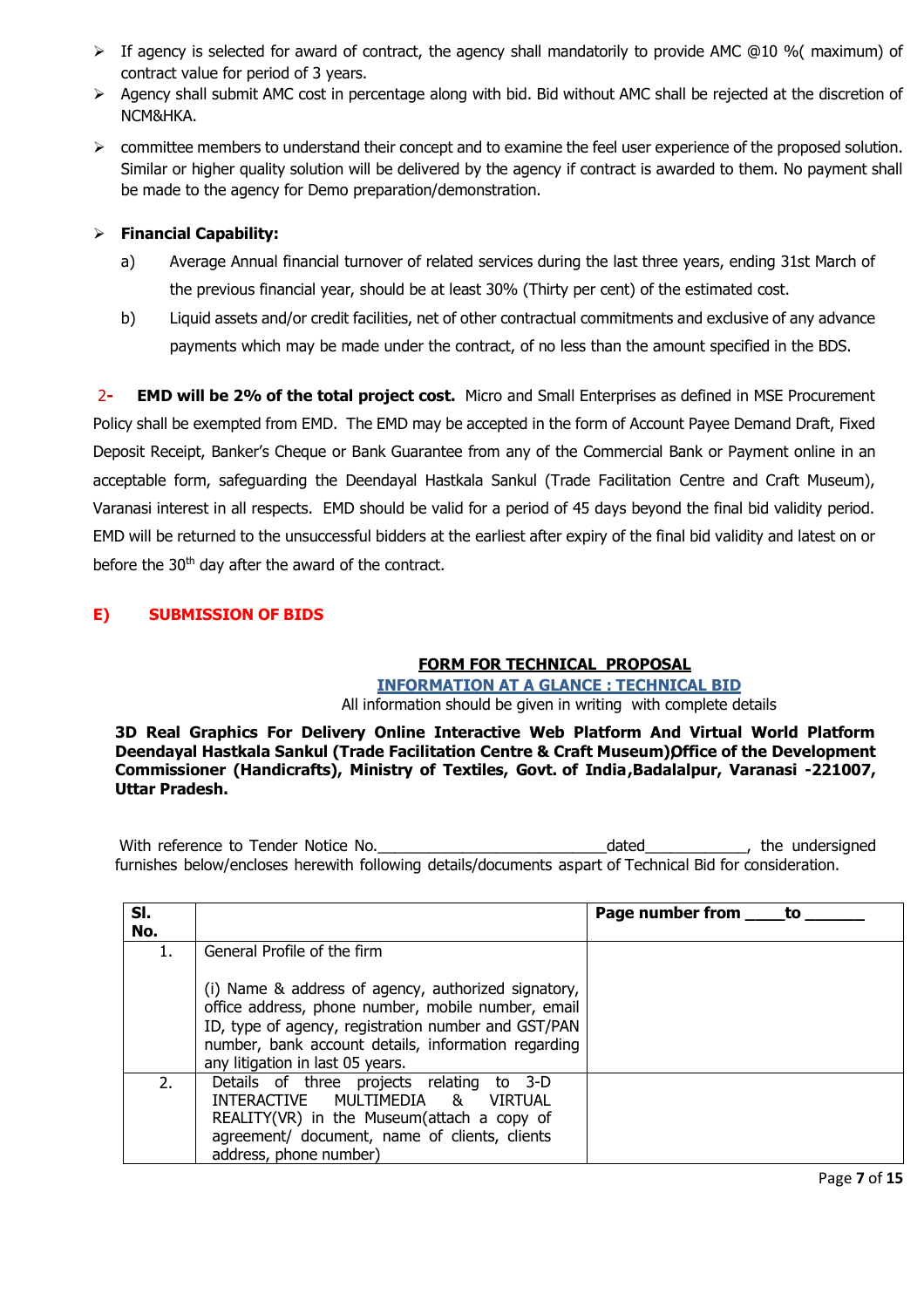| SI.<br>No. |                                                                                                                                                                | Page number from ___<br>to                                                                                              |
|------------|----------------------------------------------------------------------------------------------------------------------------------------------------------------|-------------------------------------------------------------------------------------------------------------------------|
| 3.         | Evidence of adequacy of working capital for this<br>contract (access to line of credit and availability of<br>other financial resources)                       |                                                                                                                         |
| 4.         | List of professional employees and consultants of<br>the firm having Experience in the required area of<br>expertise.                                          |                                                                                                                         |
| 5.         | Annual turnover for the last 3 years (Copy of<br>audited balance sheets of thefirm certified by CA<br>along with ITR for last 3 years be attached).            | F/Year<br>Net.<br><b>Tunover</b><br>(Rs.<br>In<br>profit<br>$Cr.$ )<br>(Rs. In<br>cr.)<br>2018-19<br>2019-20<br>2020-21 |
| 6.         | Details of Earnest Money Deposit (EMD) /<br>Exemption supporting documents i.e, DD details<br>or MSME/NSIC Regn No. & date relevant<br>document to be attached |                                                                                                                         |
| 7.         | Affidavit for non-involvement in corrupt<br>practices and not black listed by anyorganization<br>as per attached format                                        |                                                                                                                         |

Note : # Page number of supporting documents be mentioned.

Further, I agree to the all terms and conditions as mentioned in the tender document, which includes **3- D INTERACTIVE MULTIMEDIA & VIRTUAL REALITY(VR)** with specifications mentioned in tender , time schedule for completion of work otherwise liable for penaltiès, étc.,

Date : Stamp with signature of authorised signatory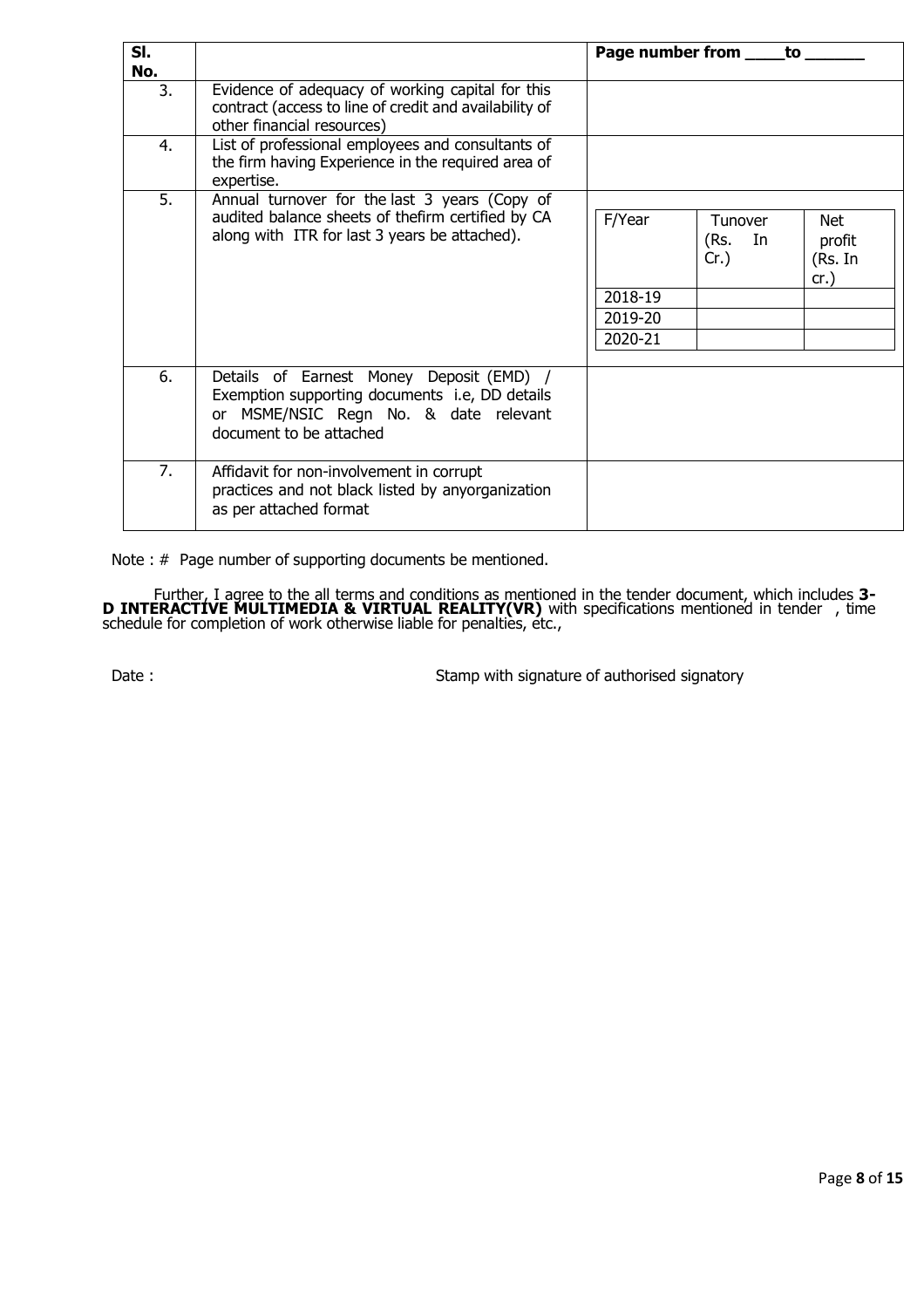# **UNDERTAKING BY THE BIDDER ON NON JUDICIAL STAMP PAPERDECLARATION – 1**

1. I Son / Daughter / Wife of Shri Signatory of the agency / firm mentioned above is competent to sign this declaration and execute this tender document:

2. I have carefully read and understood all the terms and conditions of the tenderand undertake to abide by them:

3. The information / documents furnished along with the above application are true authentic to the best of my knowledge and belief. I / we / am / are well aware of the fact that furnishing of any false information / fabricate document would lead to rejection of my tender at any stage besides liabilities towards prosecution under appropriate law:

4. We do hereby declare that the entries made in the Bid document are true and also thatwe shall be bound by the acts of our duly constituted Attorney.

5. We do hereby declare that the Bidder has not been blacklisted/ debarred by any Govt. Department / Public sector undertaking. We hereby declare that the Bidder was blacklisted / debarred<br>by (here give the name of the Department/Agency) for a Period of which period has (here give the name of the Department/Agency) for a Period of which period has

 $\overline{\phantom{a}}$  on  $\overline{\phantom{a}}$  (Full details of the reasons for blacklisting/debarring, and thecommunication in this regard, should be given  $(\overline{\ast})$ .( $\overline{\ast}$ ) (Strike out whatever is not applicable).

6. We hereby declare that the contract entered into by the Bidder Firm with any Govt. Department/ Public Sector undertaking has not been terminated before the expiry of the contract period any point of time the last three year for breach of any terms and conditions.

7. We also certify that none of relative (s) employed in Crafts Museum, being apartner in the tendered company.

8. We certify that all information furnished by the Bidder Firm is true & correct and in the event that the information is found to be incorrect/untrue, the museum have the right to disqualify the Firm without giving any notice or reason therefore or summarily terminate the contract, without prejudice to any other rights that the museum may have under the Contract and Law.

> Signature of BidderAuthorized Signatory Seal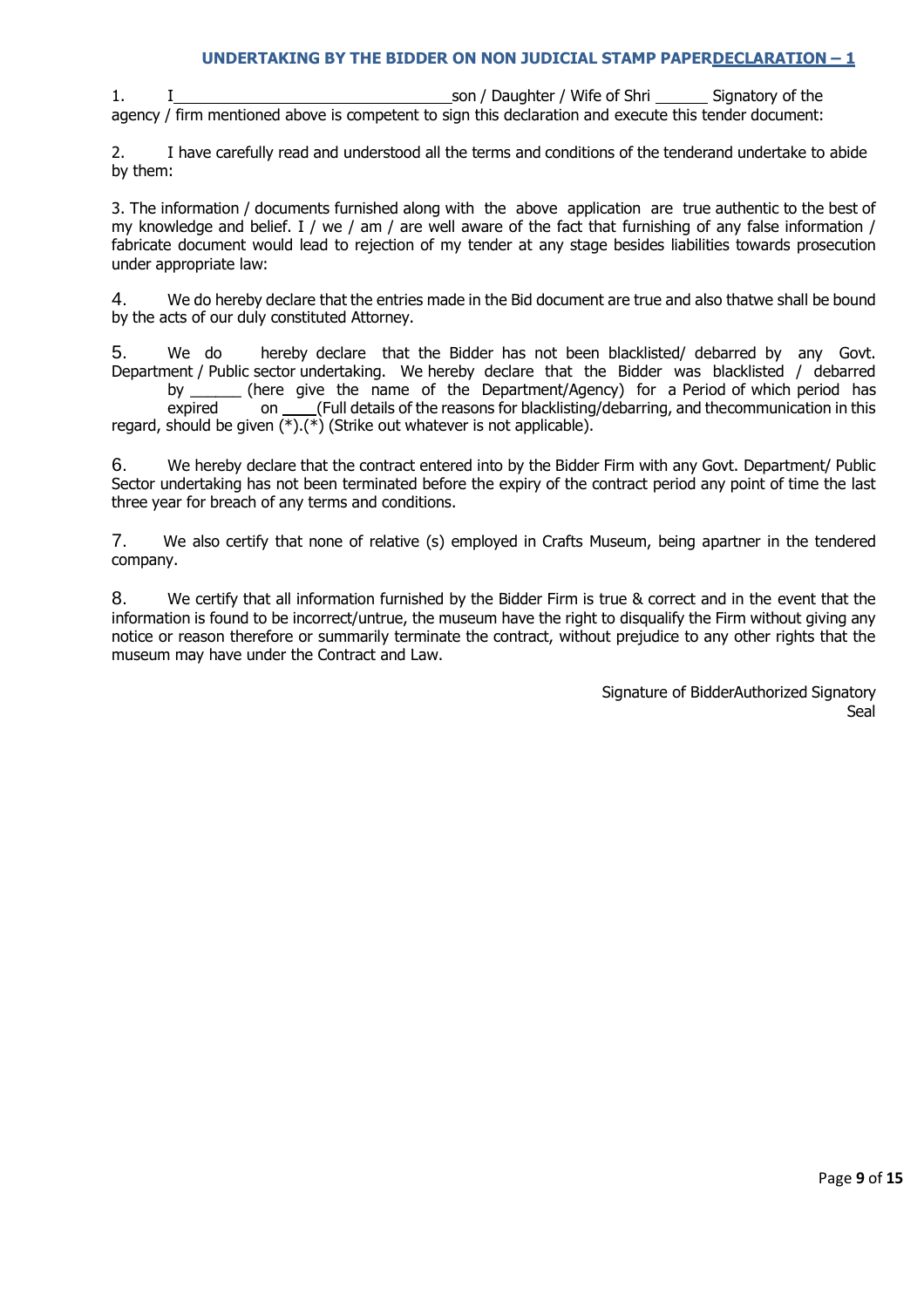#### **FORM FOR FINANCIAL PROPOSAL**

#### (Preferably On the letter head of the Bidder)

[Location, Date]

**To,**

Sr. Director (Handicrafts), Office of the Development Commissioner (Handicrafts), Ministry of Textiles, Govt. of India, West Block VII, R. K. Puram, New Delhi-110066

## **Subject: Proposal for 3-D INTERACTIVE MULTIMEDIA & VIRTUAL REALITY (VR) FILM as mentioned in Tender & Addendum to Tender.**

Dear Sir,

We, the undersigned, are pleased to provide our offer for **3D real graphics for delivery online Interactive web platform and Virtual World platform as per the details mentioned in tender document.**

Our Financial Proposal is Rs. The control of the control only only only) Inclusive of all other charges and taxes as payable under the law.

Our Financial Proposal shall be binding upon us subject to the modifications resulting from negotiations, up to expiration of the validity period of the proposal, i.e. 90 days from the date of submission of the proposal.

We understand that you are not bound to accept any proposal you receive.

Yours sincerely,

Authorized Signature [In full and initials]:

Name and Title of Authorized representative:

Name of Firm with stamp:

Address:

Note: Financial Bid in Excel format may please be uploaded in CPP Portal. The rates quoted in the financials shall be inclusive of all taxes, levies etc. Nothing extra shall be payable in addition to the accepted rate as per the Price Schedule.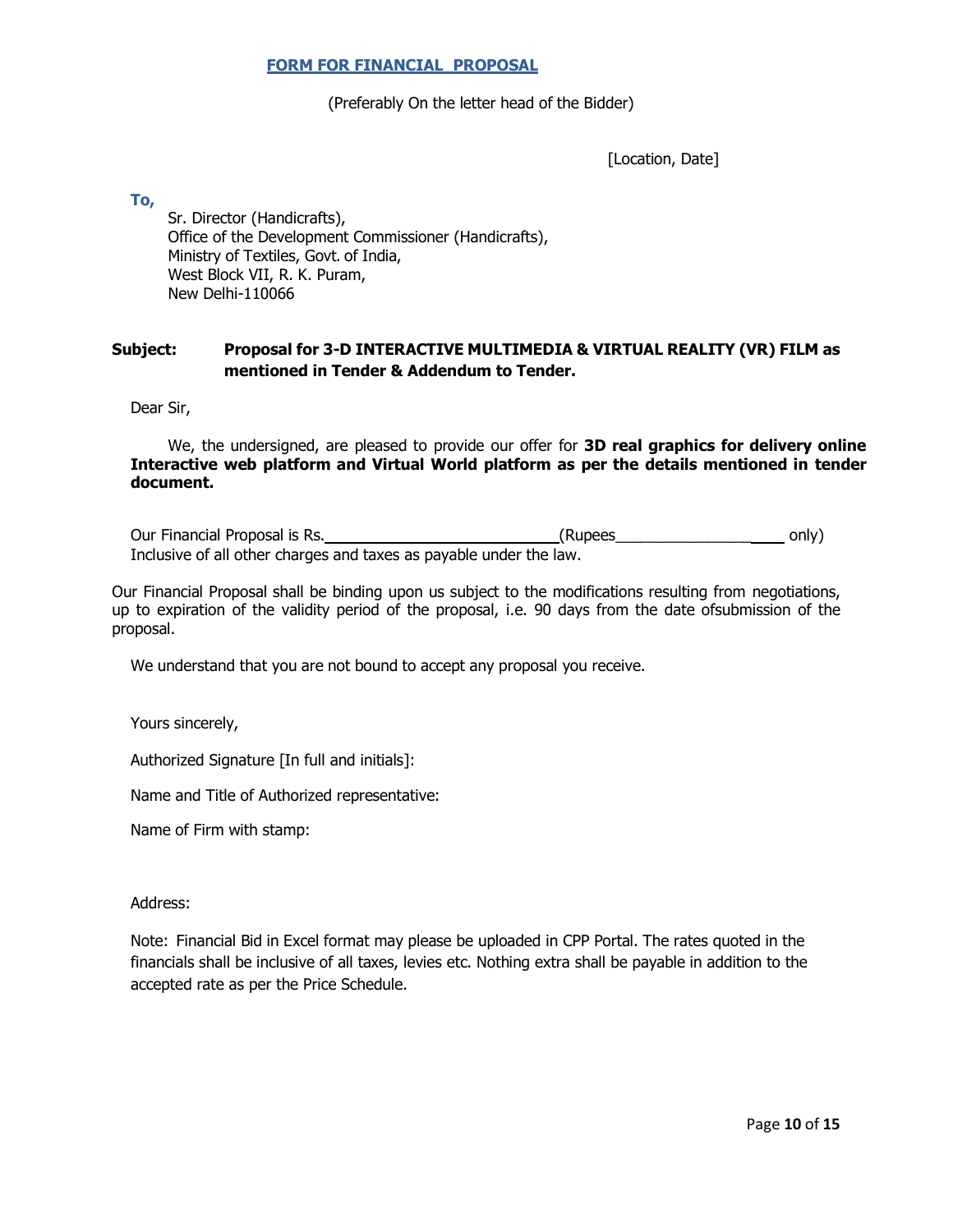# **F) EVALUATION / SELECTION PROCESS**

- The evaluation would be on both Technical and Financial Bids
- The technical bids shall be scrutinized by the Committee constituted for the purpose. The Committee will assess the ability of the agencies to carry out the requisite work and quality of profile and experience of the agency in the field.
- The bid would be technically evaluated as .per the Eligibility Criteria mentioned in **Point-D**.
- The applicants who will be shortlisted as per above evaluation, if necessary shall be called for presentation.
- The Criteria for Technical Evaluation is as below:-

| SL.<br>NO. | <b>CRITERIA</b>                                                   | <b>SCORING</b> |
|------------|-------------------------------------------------------------------|----------------|
| 1.         | Organizational strength of the company and its experience in      | <b>Max 30</b>  |
|            | executing such works nationally and internationally.              | Marks          |
|            | a) Qualification and Experience of Team Leader and numbers        |                |
|            | of Core Team of Technical / Professional Manpower that            |                |
|            | will be deployed .- 20 marks                                      |                |
|            | b) Average Annual financial Turnover of the company in last       |                |
|            | 3 years (FY 2018-19, 2019-20, 2020-21) not less than 1.00         |                |
|            | $\text{core} - 5 \text{ marks}$                                   |                |
|            | c) Average Annual financial Turnover of the company in last       |                |
|            | 3 years (FY 2018-19, 2019-20, 2020-21) more than 1.00             |                |
|            | crore and less than 2.00 crore $-5$ marks                         |                |
| 2.         | Demonstrate expertise of agency in the area and having            | <b>Max 30</b>  |
|            | experience in projects related to 3-D Interactive Multi-media and |                |
|            | Virtual Reality of Museums/ Lasergrammetry of objects.            |                |
|            | a) 05 years of experience in the field of 3-D Interactive         |                |
|            | Multi-media<br>and<br>Virtual<br>Reality of Museums               |                |
|            | Lasergrammetry $-10$ Marks                                        |                |
|            | b) For every added year of experience - 1 Marks                   |                |
|            | Maximum upto additional 5 years of experience $-5$ Marks          |                |
|            | c) Experience of minimum three 3-D Interactive Multi-             |                |
|            | media and Virtual Reality of Museums / lasergrammetry             |                |
|            | projects/work orders with completion certificates/payment         |                |
|            | receipts in last 5 years (FY 2015-16 to FY 2020-21) - 5           |                |
|            | marks                                                             |                |
|            | d) For additional work order - 1 marks: Maximum up-to             |                |
|            | additional 5 work orders with completion certificates or          |                |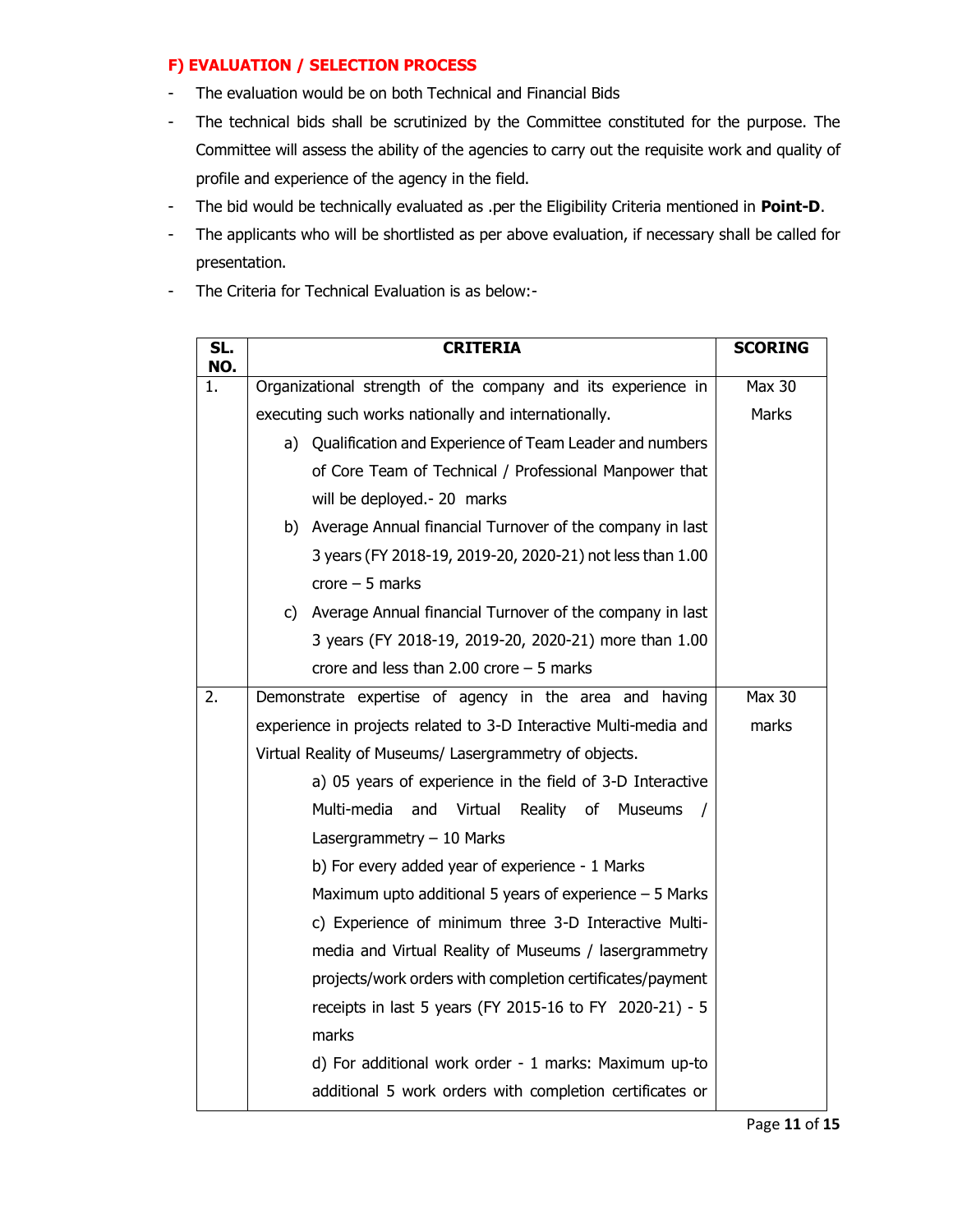| SL.<br>NO. | <b>CRITERIA</b>                                                                                                                                                                                                                                                                                                                                                                                                                                                                                                                                                                                       | <b>SCORING</b> |
|------------|-------------------------------------------------------------------------------------------------------------------------------------------------------------------------------------------------------------------------------------------------------------------------------------------------------------------------------------------------------------------------------------------------------------------------------------------------------------------------------------------------------------------------------------------------------------------------------------------------------|----------------|
|            | payment receipt in last 3 years (FY 2018-19 to FY 2020-                                                                                                                                                                                                                                                                                                                                                                                                                                                                                                                                               |                |
|            | $21$ ) – 5 marks                                                                                                                                                                                                                                                                                                                                                                                                                                                                                                                                                                                      |                |
|            | e) Global Experience of applicant - more than 1                                                                                                                                                                                                                                                                                                                                                                                                                                                                                                                                                       |                |
|            | International work orders in last 5 years (FY 2015-16 to                                                                                                                                                                                                                                                                                                                                                                                                                                                                                                                                              |                |
|            | FY 2020-21) - 5 Marks.                                                                                                                                                                                                                                                                                                                                                                                                                                                                                                                                                                                |                |
|            | Past Experience:                                                                                                                                                                                                                                                                                                                                                                                                                                                                                                                                                                                      |                |
|            | Following work experience shall also be considered in<br>addition to work experience given in original tender<br>documents-<br>a(The bidder must have at least three years' experience<br>of providing similar type of services to Central/State<br>Government/PSUs/<br>Nationalized<br>Banks/Reputed<br>Organisations. Services rendered with list of such<br>Central/State/PSUs/Nationalized<br>Banks/Reputed<br>Organisations with duration of service shall be furnished.<br>b(The bidder must have successfully executed/completed<br>Multi-Media Museum Project, over the last three years i.e. |                |
|            | the current financial year and the last three financial<br>years: - i(Three similar completed services costing not<br>less than the amount equal to 40% ) Forty per cent (of the<br>estimated cost; or ii( Two similar completed services<br>costing not less than the amount equal to 50% ) Fifty per<br>cent( of the estimated cost; or iii( One similar completed<br>service costing not less than the amount equal to 80%<br>)Eighty per cent( of the estimated cost.                                                                                                                             |                |
| 3.         | Methodology & Approach: Bidders should share their Methodology                                                                                                                                                                                                                                                                                                                                                                                                                                                                                                                                        | Max 40         |
|            | & Approach based on the requirements of EOI:                                                                                                                                                                                                                                                                                                                                                                                                                                                                                                                                                          | marks          |
|            | Detailed plan from inception to closure of the assignment $-10$                                                                                                                                                                                                                                                                                                                                                                                                                                                                                                                                       |                |
|            | marks                                                                                                                                                                                                                                                                                                                                                                                                                                                                                                                                                                                                 |                |
|            | Role of team leader, each deployed staff and support staff<br>a)<br>inputs-10 marks                                                                                                                                                                                                                                                                                                                                                                                                                                                                                                                   |                |
|            | b) Complete Profile of the Agency with complete range of<br>technology used $-10$ marks                                                                                                                                                                                                                                                                                                                                                                                                                                                                                                               |                |
|            | c) Capability of applicant & credibility keeping in view latest<br>technological advancements.- 10 marks                                                                                                                                                                                                                                                                                                                                                                                                                                                                                              |                |

- A presentation of the previously completed orders must be given along with technical document. The Presentation / detailed flow of events of work should substantiate in detail the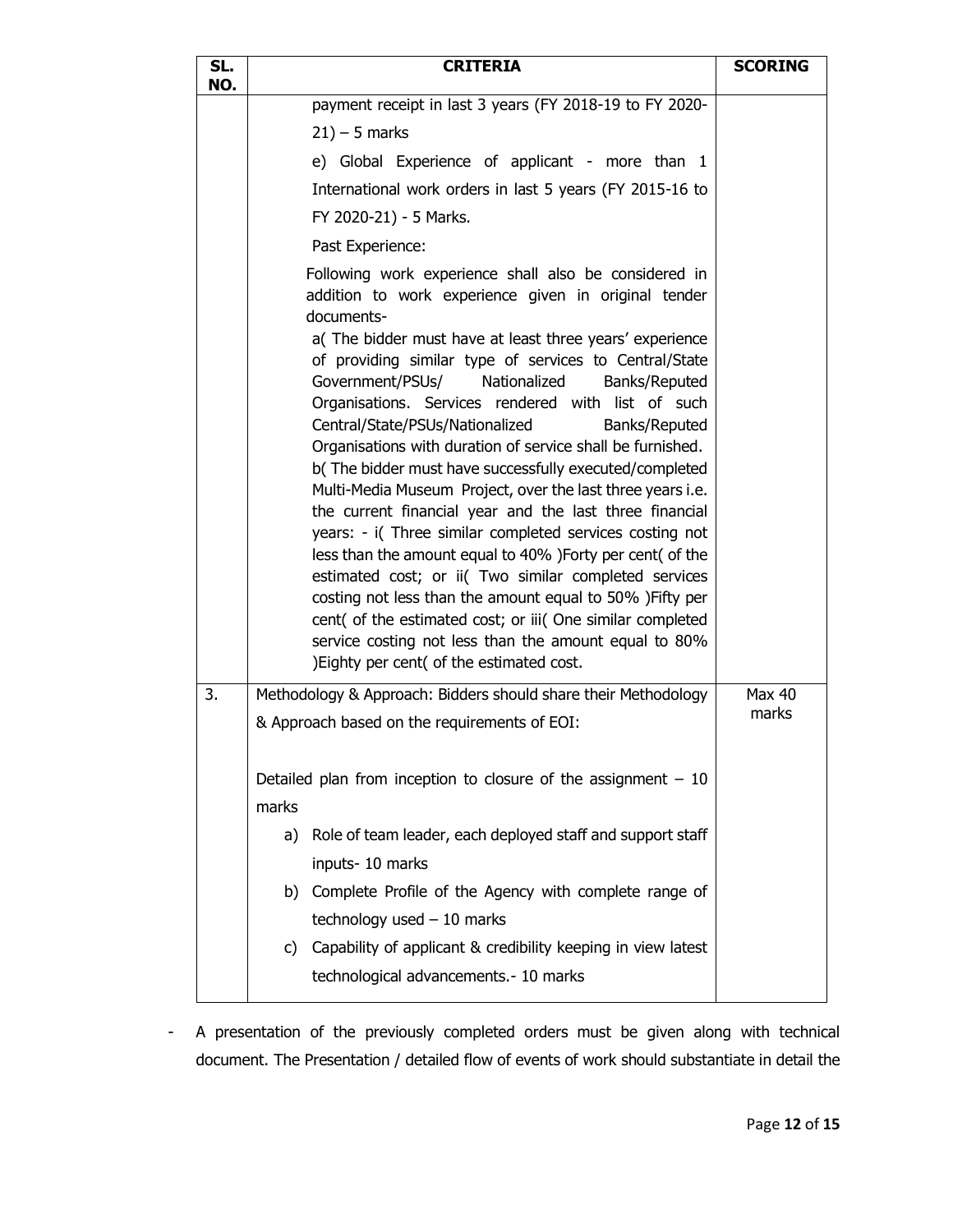agency profile with a complete range of technology used. The presentation should show the capability of bidder & credibility keeping in view latest technological advancements.

- Minimum marks required to qualify technically is 70.
- The financial Quote of only those agencies will be considered, who have qualified technically.
- Technical and financial scores obtained by all the applicants would be summed and the vendor with highest score would be awarded the work
- Total scores of the applicants would be calculated as per the following formulas:

### **Technical Bid Financial Bid (Techno Commercial ratio 70:30)**

- 1. (T1/Tmax)\*0.7+ (Lmin/L1\*0.3)
- 2. (T2/Tmax)\*0.7+ (Lmin/L2\*0.3)
- 3. (T3/Tmax)\*0.7+(Lmin/L3\*0.3)
- $\triangleright$  Errors & Rectification: Arithmetical errors will be rectified on the following basis: "If there is a discrepancy between the unit price and the total price that is obtained by multiplying the unit price and quantity, the unit price shall prevail and the total price shall be corrected. If there is a discrepancy between words and figures, the amount in words will prevail".

### **G) PAYMENT TERMS**

- 1. No advance payment to be made.
- 2. Running payment shall be done as per following:
- i) First 20% payment on completion of 30% work.
- ii) Second 20% payment on completion of 50% work.
- iii) Third 20% payment on completion of 70% work
- iv) Fourth 20% payment on completion of 90% work
- v) Full & final payment after completion of 100% work.

#### **H) TIME OVERRUNS DUE TO DELAY IN THE PROJECT**

#### **Effective Date:**

**"**Effective Date" means the date on which the Contract has been signed between DHS, Varanasi & the applicant / contractor.

All artifacts for laser scanning shall be provided by DHS, Varanasi within maximum 8 months from the Effective date. The artifacts shall be provided in lots as decided mutually.

**I)**1. In case, there is delay in handover of the artifacts from NCM&HKA for the purpose of laser scanning; A letter mentioning the extension of completion period due to delay of issuing the artifacts shall be given to the applicant along with work order time extension.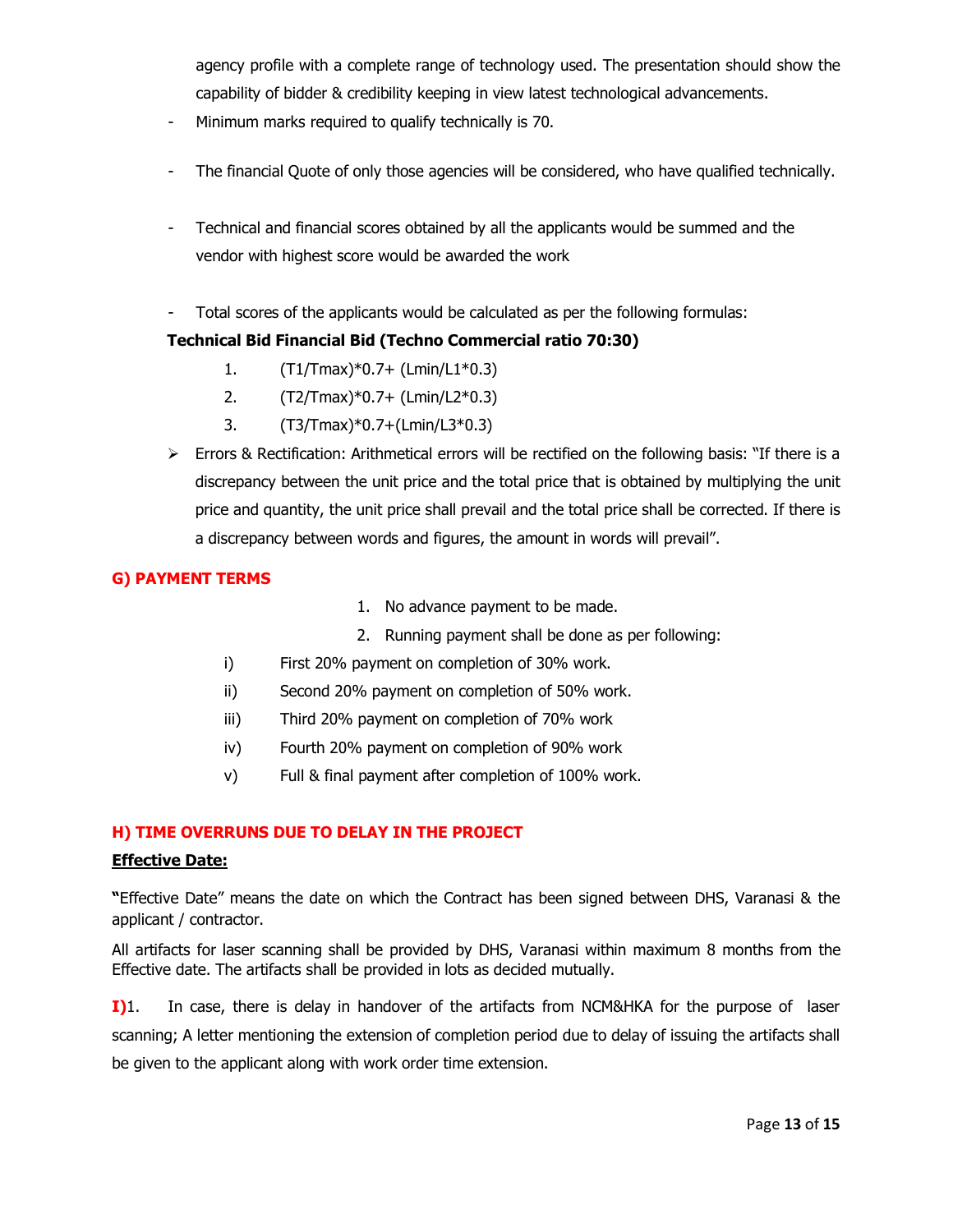2. If the applicant is not able to complete the project in the said duration of 12 months or the extended schedule as per H point (if applicable) from the Effective date; a penalty of 1% of the total basic order value shall be applied to the applicant for a delay of every 30 days. Maximum penalty shall be of 5% of the total order basic value.

### **J) CONSEQUENTIAL DAMAGES**

It is specially understood that neither party shall be at any time liable to the other for any loss of profits or any similar indirect damages incurred or suffered consequently by either party in respect of the plant or work there under.

#### **K) FORCE MAJEURE**

The terms and conditions mutually agreed upon in respect of this quotation shall be subject to 'Force Majeure'. Neither DHS, Varanasi nor Contractor shall be considered in default in the performance of its obligations hereunder, if such performance is prevented or delayed because of war, hostilities, revolution, civil commotion, strike, accident at works, break-down of machinery, embargo, tempest, default by sub-suppliers, lockout, epidemic, pandemic, accident, fire, cyclone, flood or because of any law, order, proclamation, regulation or ordinance of any Government or of any sub-division thereof or because of any Act of God or any other cause whether of similar or dissimilar nature beyond the reasonable control of the party affected. Any delay due to Covid-19 pandemic shall also be considered under Force Majeure condition.

The party affected may notify the other within 15 days of the occurrence of the contingencies and of the obligation, performance of which is thereby delayed.

Should one or both the parties be prevented from fulfilling their obligations by a state of Force Majeure lasting continuously for a period of three (3) months, the two parties should consult with each other regarding the future implementation of the contract.

# **L) SCOPE VARIATION**

The scope variation shall be after the mutual agreement between Seller and Purchaser. If any part of the contract after signing of the contract are deleted from the scope of the Services of Bidder, 8.5 % of the cost of such part / services will be retained in the Total Price and the balance 91.5 % of the cost of the Services shall be reduced from the Total Price.

The above formula for reduction in scope of work is applicable up till a reduction of 20% of the Total Price. Any reduction beyond 20% in the scope of work will require mutual agreement.

#### **M) RIGHTS**

DHS, Varanasi reserves the right to accept or reject any offer based on technical / financial evaluation without assigning any reason.

Being Department having the copyright of the database, the agency shall have no right to share the data with any third party without taking prior approval of this office.